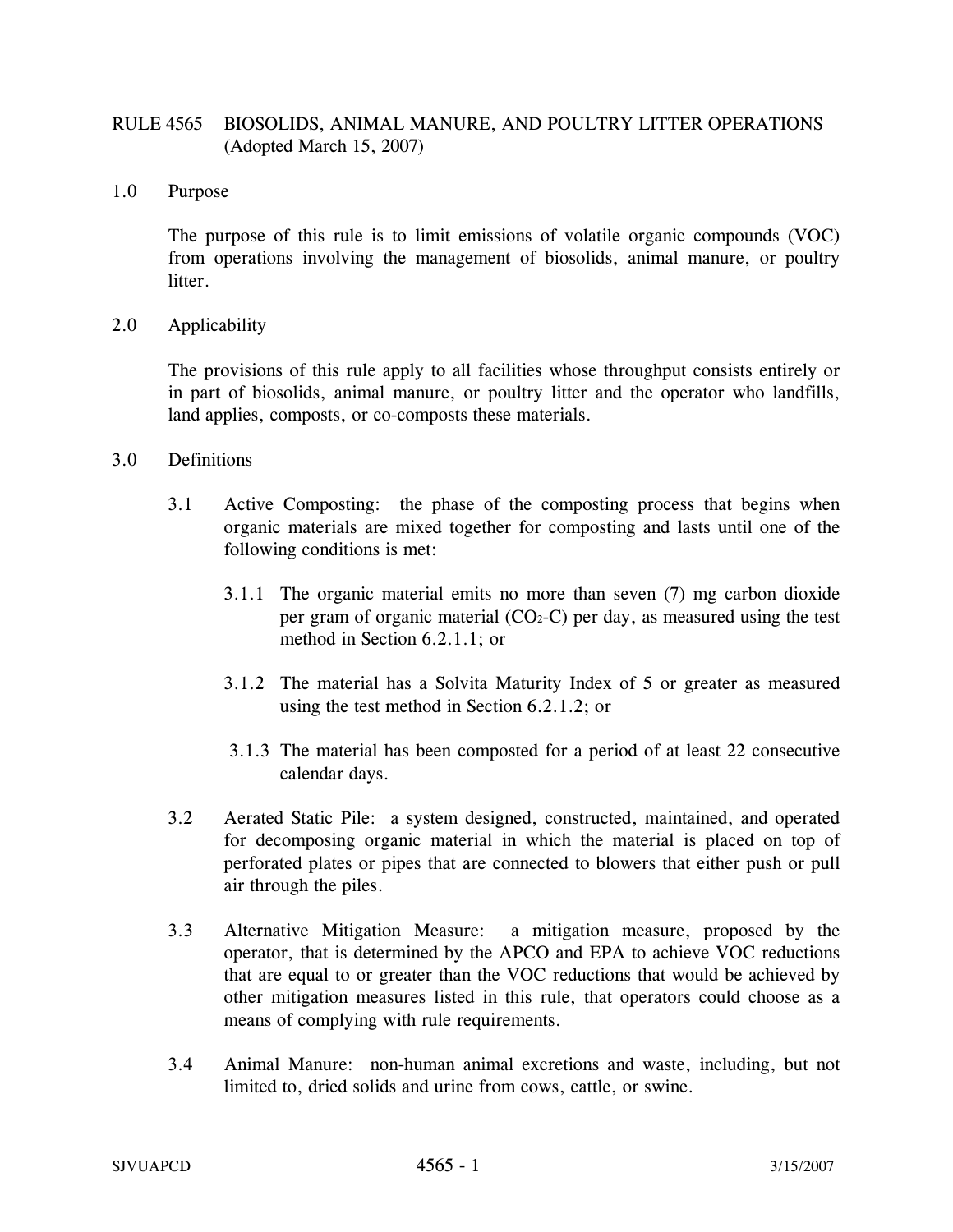- 3.5 APCO: as defined in Rule 1020 (Definitions).
- 3.6 ARB: California Air Resources Board.
- 3.7 Background: a reading on a hydrocarbon analyzer that is measured at a distance no greater than two (2) meters upwind from any component to be inspected and which is not influenced by any specific emission point.
- 3.8 BARCT: Best Available Retrofit Control Technology is an emission limitation that is based on the maximum degree of reduction achievable, taking into account environmental, energy, and economic impacts by each class or category of source.
- 3.9 Biosolids: organic material resulting from the treatment of sewage sludge or wastewater. Biosolids that have completed both the active phase and the curing phase of composting are considered finished compost for purposes of this rule.
- 3.10 Class One Mitigation Measure: a VOC mitigation measure or combination of measures for composting facilities subject to the rule that, at the time of rule adoption, are considered BARCT for VOC for all composting facilities.
- 3.11 Class Two Mitigation Measure: a VOC mitigation measure or combination of measures for the composting facilities subject to the rule with throughputs of at least 100,000 wet tons per year that, in combination with Class One mitigation measures, are considered BARCT for VOC for these facilities at the time of rule adoption.
- 3.12 Co-composting: composting where biosolids and/or animal manure and/or poultry litter are mixed with other materials, including amendments, to produce compost. Co-composting includes both the active and curing phases of the composting process.
- 3.13 Compostable Material: any organic material that is capable of undergoing active composting.
- 3.14 Composting: the controlled biological decomposition of organic material, such as sewage sludge, animal manures, or crop residues, under aerobic (with air) or anaerobic (without air) conditions to form a humus-like material.
- 3.15 Composting Facility: any facility where composting or co-composting occurs. Unless exempt under Section 4.0 of this rule, only those composting/cocomposting facilities that use biosolids, animal manure, or poultry litter as part of the composting or co-composting operation are subject to this rule.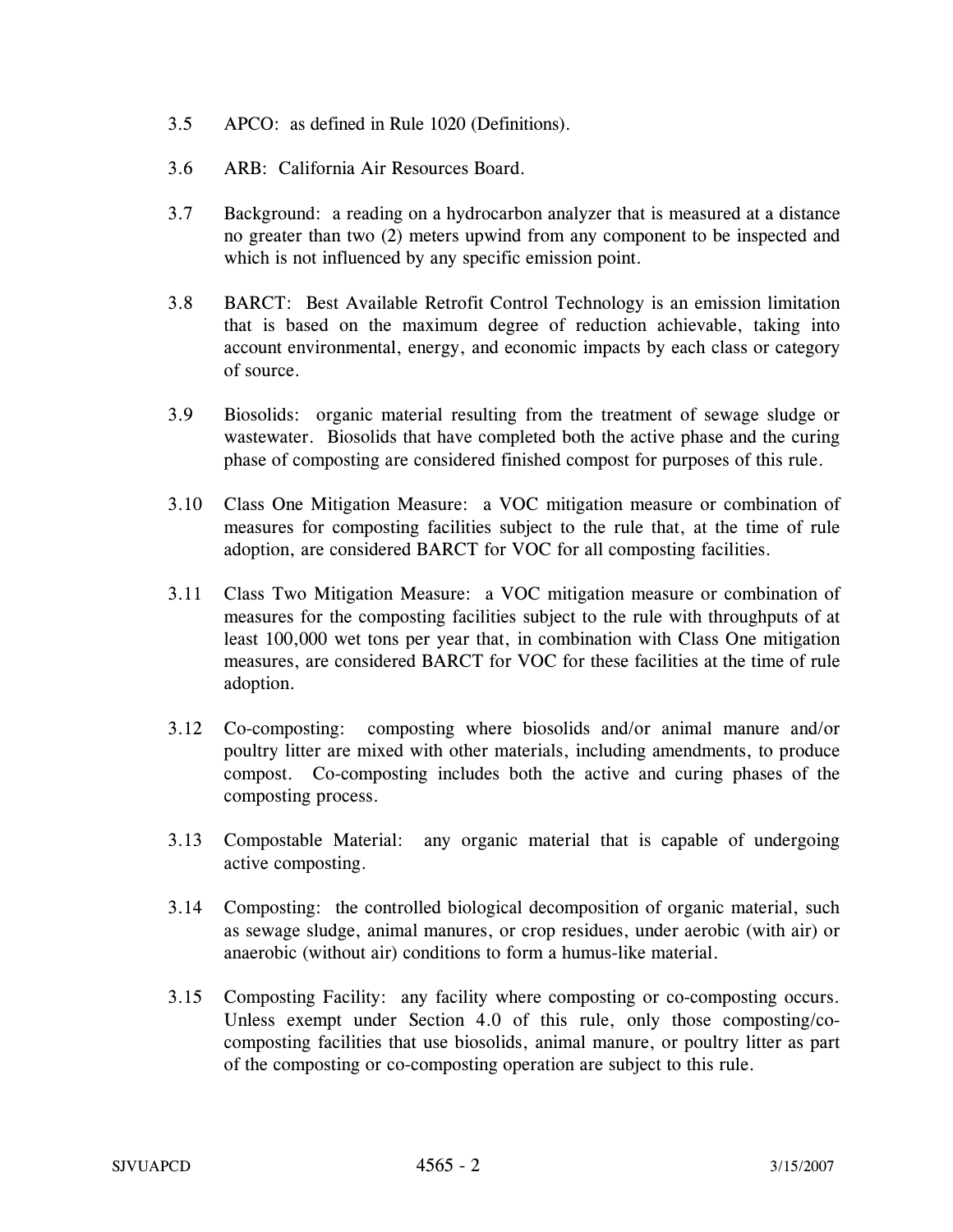- 3.16 Contiguous or Adjacent Property: as defined in Rule 2201 (New and Modified Stationary Source Review Rule).
- 3.17 Curing Composting: the phase of the composting process that begins immediately after the end of the active phase of composting and lasts until one of the following conditions is met:
	- 3.17.1 The organic material emits no more than four  $(4)$  mg CO<sub>2</sub>-C per gram of organic material per day, as measured using the test method in Section 6.2.1.1; or
	- 3.17.2 The compost has a Solvita Maturity Index of 7 or greater, as measured using the test method in Section 6.2.1.2; or
	- 3.17.3 The material has been composted at least 40 consecutive calendar days after the active composting period.
- 3.18 Day: a continuous twenty-four hour period, beginning at 12:00 A.M.
- 3.19 EPA: United States Environmental Protection Agency.
- 3.20 Facility: a portion of real property that is on one or more contiguous or adjacent properties all of which are under common ownership or control.
- 3.21 Finished Compost: a humus-like material that meets at least one of the following conditions:
	- 3.21.1 Emits no more than four (4) mg CO2-C per gram of organic material per day, as measured using the test method in Section 6.2.1.1;
	- 3.21.2 Has a Solvita Maturity Index of 7 or greater, as measured using the test method in Section 6.2.1.2;
	- 3.21.3 Has completed both the active and curing phases of composting.
- 3.22 Hydrocarbon Vapor Analyzer: a hand-held portable hydrocarbon analyzer that meets the criteria specified in Section 6.2.4.2 or Section 6.2.5.5.
- 3.23 In-vessel Composting System: a system where all compostable material is inside a negatively-pressurized or positively-pressurized enclosure that is not open to the atmosphere and that is composed of hard-piping, ductwork connections, and, if necessary, flow inducing devices that transport gas or vapor from a piece or pieces of equipment.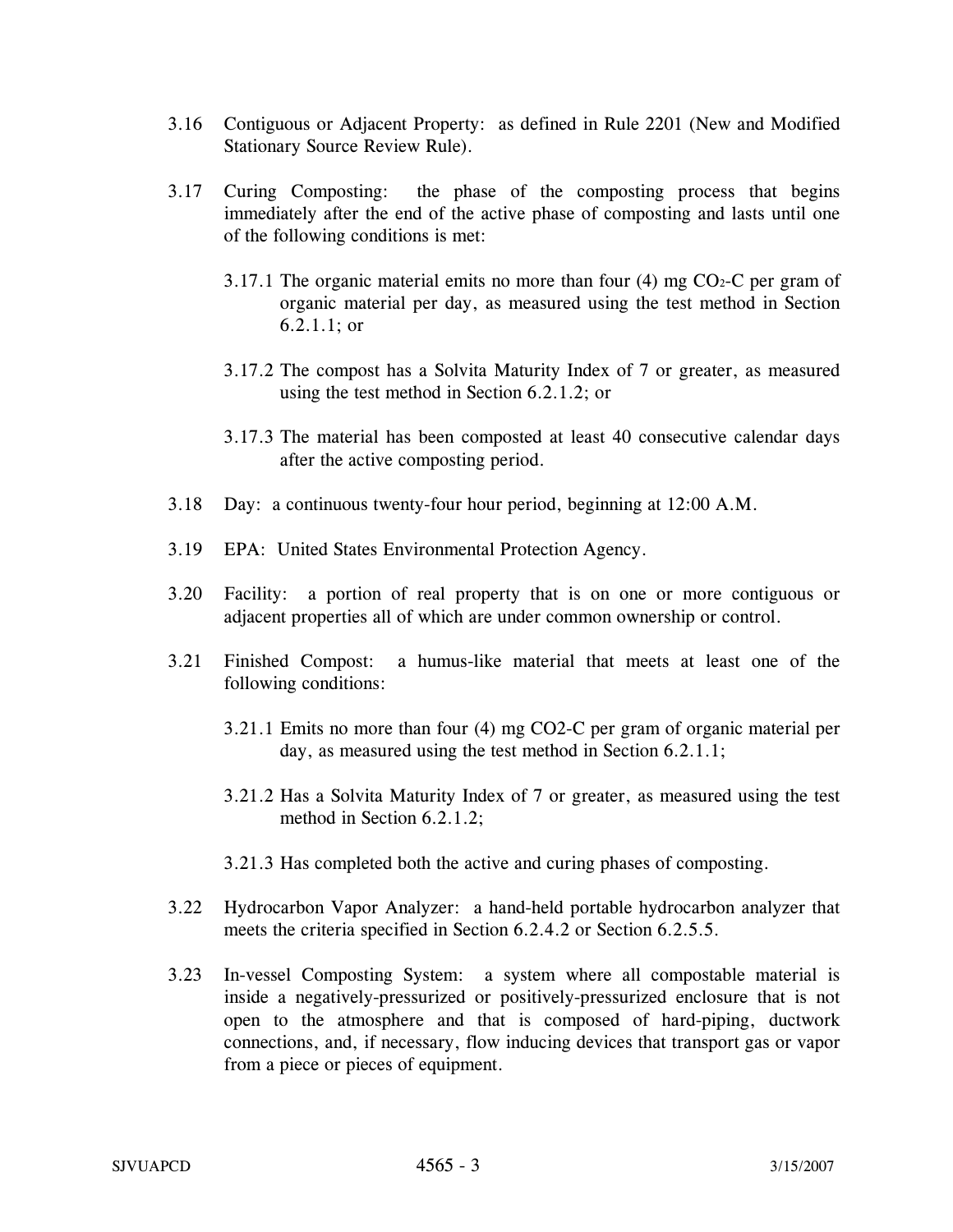- 3.24 Land Application: the final disposal of biosolids, animal manure, or poultry litter by spreading or piling of the material in an open area in a manner that does not meet the definition of landfilling.
- 3.25 Landfill (Landfilling): a method for final disposal of biosolids, animal manure, or poultry litter on land where the material is spread and compacted and a daily cover is applied.
- 3.26 Land Incorporate: use of a method, such as tilling, injecting, or plowing that covers and mixes material with soil.
- 3.27 Mitigation Measure: an activity, work practice, or technology that reduces VOC air pollutants emitted by or associated with the management of biosolids, animal manure, or poultry litter.
- 3.28 Operator: any person who owns, leases, supervises, or operates a facility that processes biosolids, animal manure, or poultry litter, or equipment on such a facility.
- 3.29 Pathogen Reduction: any process conducted entirely or in part to reduce the number of disease-causing organisms present in biosolids, animal manure, or poultry litter in accordance with Title 14 Chapter 3.1 Division 7 Section 17868.3 of the California Code of Regulations (CCR).
- 3.30 Pile: material that is heaped together.
- 3.31 Poultry Litter: poultry excretions and waste, including, but not limited to, dried solids and urine from chickens, turkeys, geese, or ducks.
- 3.32 Solvita Maturity Index: an index that defines the stage where compost exhibits resistance to further decomposition, as tested by the Solvita Maturity Test®.
- 3.33 Throughput: the weight of material to be processed, as it is received or generated at the facility subject to this rule, prior to any dewatering or treatment at the receiving facility. Throughput includes the weight of moisture present in the received materials.
- 3.34 Tipping Fees: money or other financial benefits received by a facility, owner, or operator in exchange for the facility, owner, or operator accepting green waste, biosolids, animal manure, or poultry litter.
- 3.35 TMECC: Test Methods for the Examination of Composting and Compost by the US Composting Council Research and Education Foundation.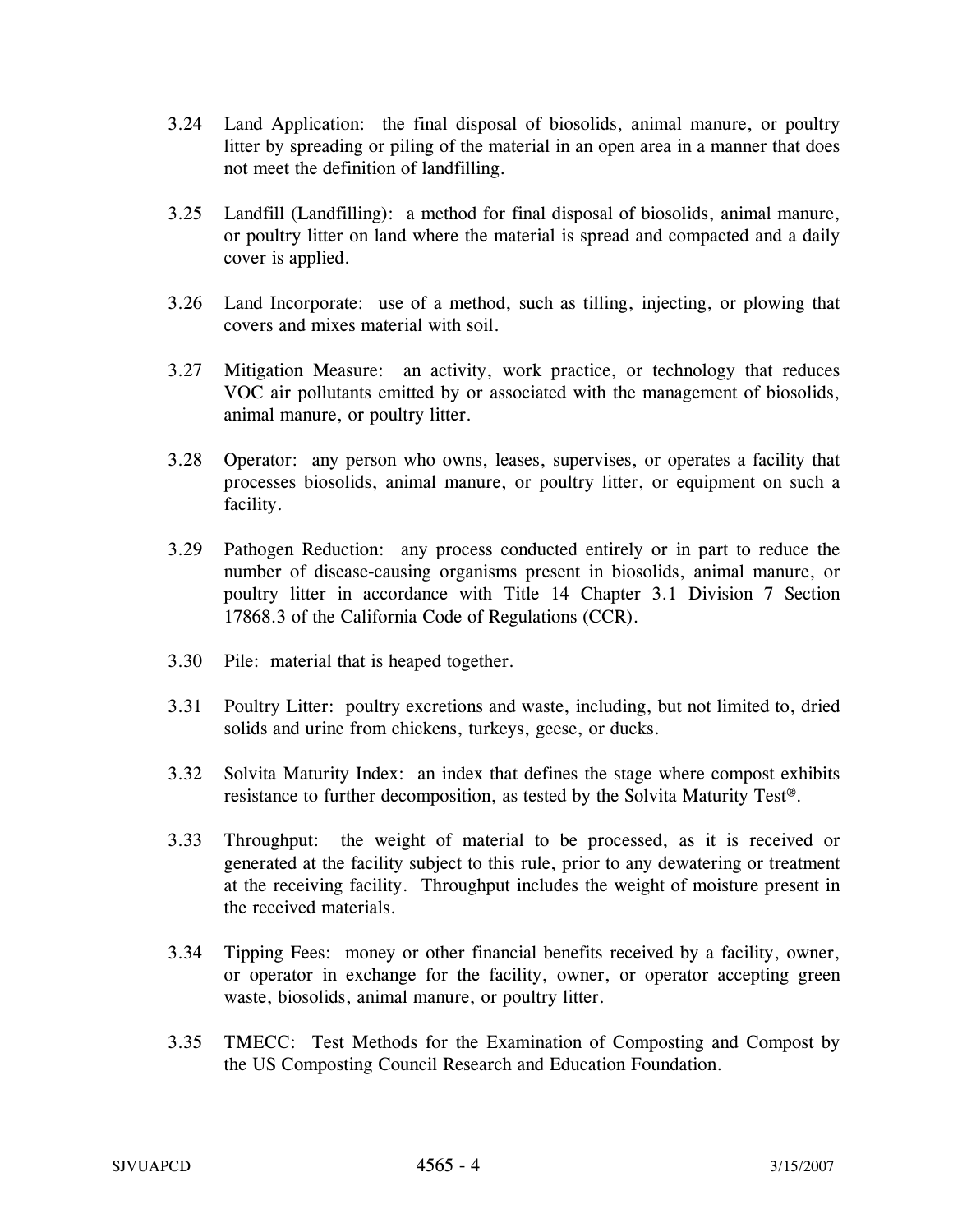- 3.36 VOC Control Device: any APCO, ARB, and EPA approved machine or technology used to reduce VOC emissions from a VOC emission source including, but not limited to, a biofilter, a carbon scrubber, or an incineration device.
- 3.37 Volatile Organic Compounds (VOC): as defined in Rule 1020 (Definitions).
- 3.38 Year: a continuous, 12-month period beginning on January 1 and ending on December 31**.**
- 4.0 Exemptions

Except for the applicable recordkeeping requirements of Section 6.1.1, the provisions of this rule shall not apply to the following facilities:

- 4.1 Facilities subject to Rule 4570 (Confined Animal Facilities) or facilities that are specifically exempt under Section 4.0 of Rule 4570.
- 4.2 Composting/co-composting facilities whose throughput includes a total of less than 100 wet tons per year of biosolids, animal manure, and poultry litter. For purposes of this exemption only, only biosolids, animal manure and poultry litter are counted in the throughput determination.
- 4.3 Operators who land apply any combination of biosolids, animal manure, or poultry litter and that meet all of the following criteria:
	- 4.3.1 Receive, in total, less than 10,000 wet tons per year of any combination of biosolids, animal manure, or poultry litter; and
	- 4.3.2 Are not intentionally conducting pathogen reduction on any biosolids, animal manure, or poultry litter at the facility; and
	- 4.3.3 Are not subject to the regulations of the California Integrated Waste Management Board pertaining to solid waste transfer/processing or disposal; and
	- 4.3.4 Do not receive or collect tipping fees.
- 4.4 Facilities that place all material containing un-composted biosolids, animal manure, or poultry litter in airtight bags or packages for sale or sell material containing biosolids, animal manure, or poultry litter as a soil amendment or fertilizer. Within 15 days of receipt, the biosolids, animal manure, or poultry litter must be placed in airtight bags or removed from the facility.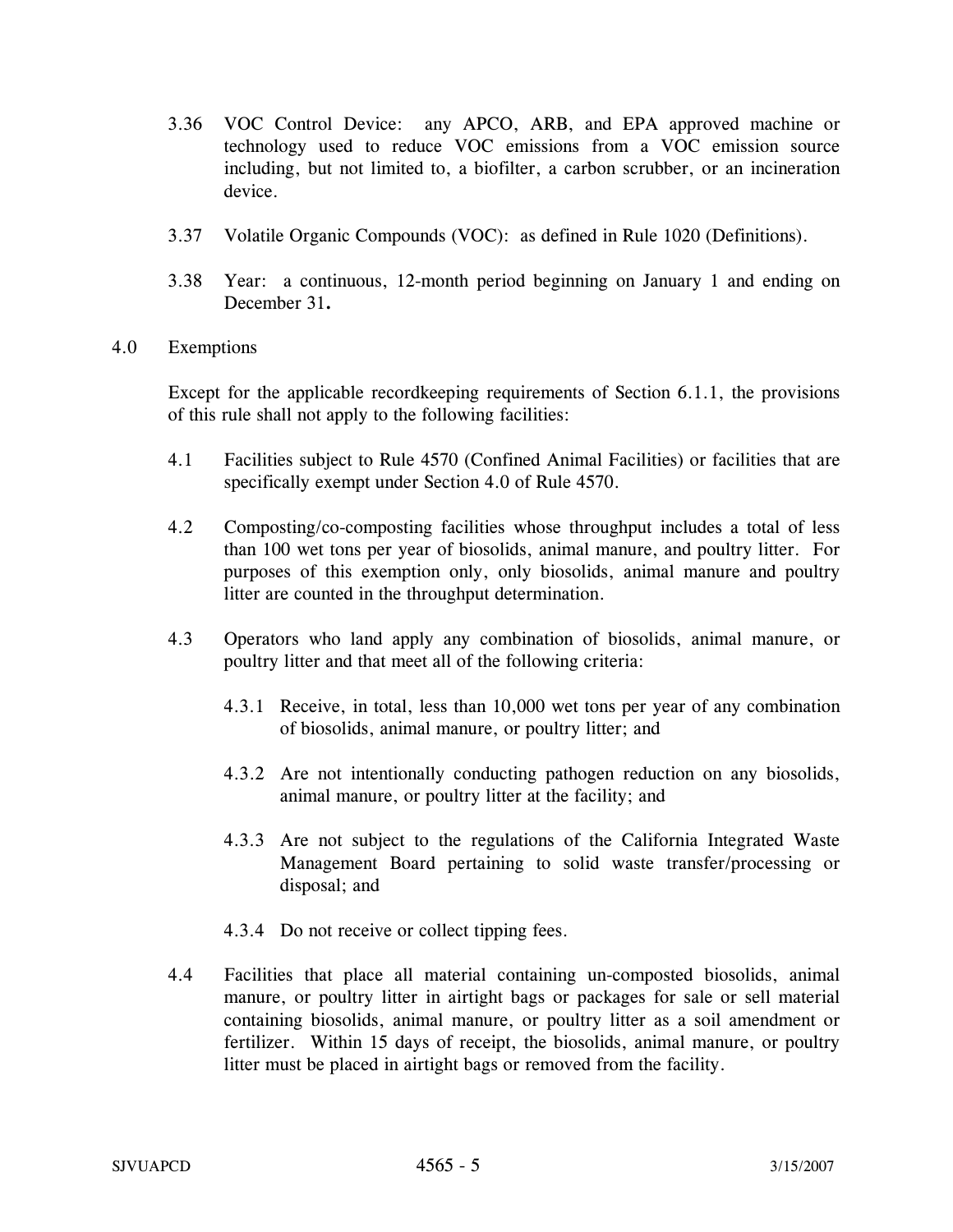#### 5.0 Requirements

- 5.1 Landfill Requirements
	- 5.1.1 Within 24 hours of receipt at the facility, an operator that landfills biosolids, animal manure, or poultry litter shall cover the material with one of the following covers:
		- 5.1.1.1 Six inches of finished compost, or
		- 5.1.1.2 Six inches of soil, or
		- 5.1.1.3 A waterproof covering, or
		- 5.1.1.4 With the exception of biosolids or biosolids-derived material, an alternative material of alternative thickness as approved in California Code of Regulations, Title 27, Section 20690. Biosolids that have been through both the active and curing phases of the composting process are not considered biosolids or biosolids-derived material for the purposes of this requirement.
		- 5.1.1.5 Operator shall not use biosolids or biosolids-derived material as alternative daily cover unless the operator has received an Authority to Construct authorizing such cover. At least 12 months prior to the intended use of such material as an alternative daily cover, an operator shall apply for a new or modified Permit to Operate and shall comply with all applicable Rule 2201 requirements including Best Available Control Technology (BACT), emission offsets, and public notification. In establishing BACT, the District must consider the use of alternate covers and all other available control technologies.
	- 5.1.2 In lieu of covering the biosolids, animal manure, or poultry litter as in Section 5.1.1, an operator may implement an alternative mitigation measure that demonstrates at least a 10% reduction in VOC emissions.
- 5.2 Land Application Requirements

An operator that land-applies material containing biosolids, animal manure, or poultry litter shall implement at least one of the mitigation measures in Table 1.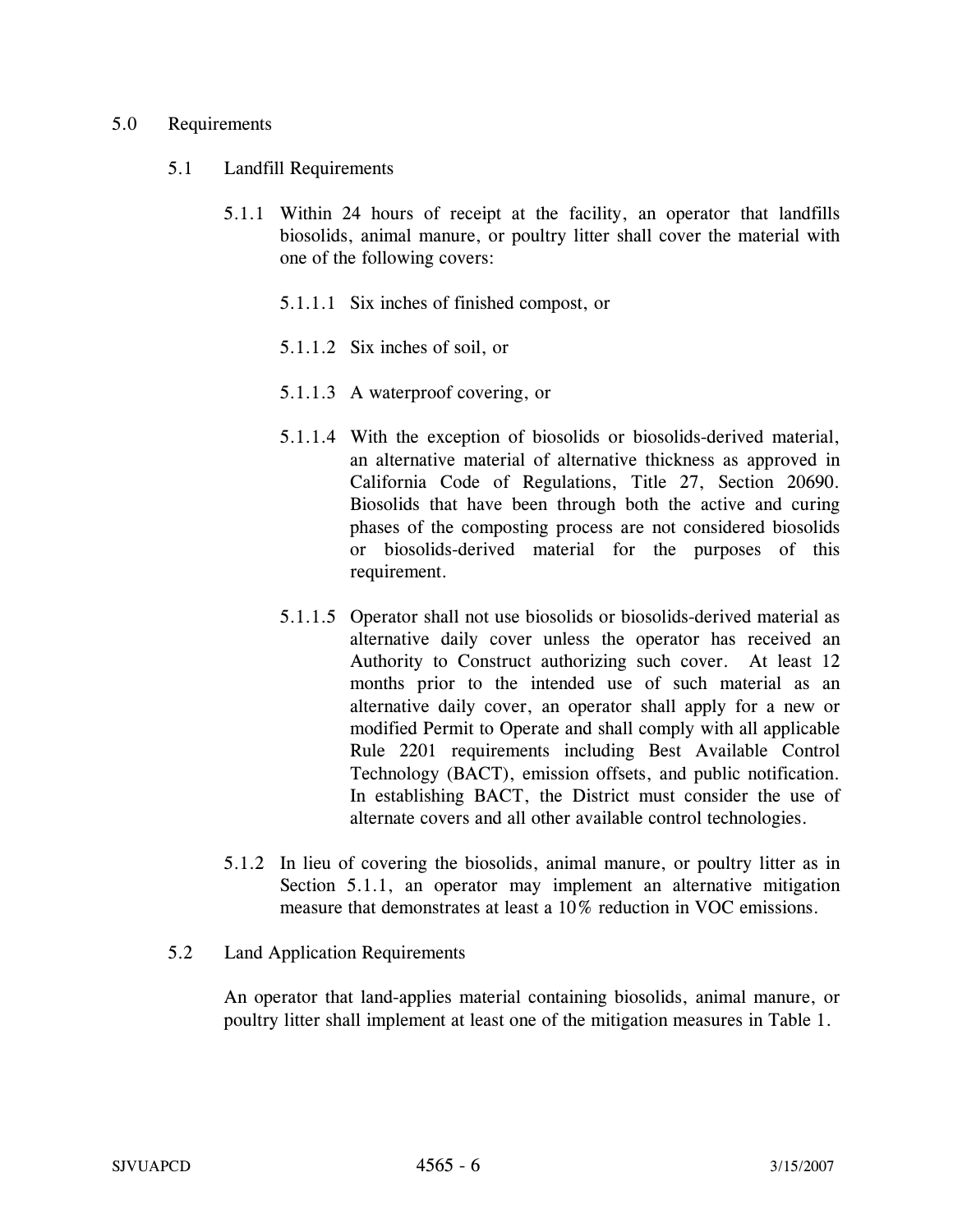| <b>Table 1 - Land Application Mitigation Measures</b> |                                                                                             |
|-------------------------------------------------------|---------------------------------------------------------------------------------------------|
| 1.                                                    | Directly inject the biosolids, animal manure, or poultry litter at least three inches       |
|                                                       | (3") below the soil surface within three (3) hours of receipt at the facility.              |
| 2.                                                    | Land incorporate the biosolids, animal manure, or poultry litter within three (3)           |
|                                                       | hours of receipt at the facility. Materials received after 6 pm must be land                |
|                                                       | incorporated by noon of the following calendar day.                                         |
| 3.                                                    | Cover the biosolids, animal manure, or poultry litter within three (3) hours of             |
|                                                       | receipt at the facility. The cover shall be one of the following: a waterproof              |
|                                                       | cover; at least six $(6)$ inches of finished compost; or at least six $(6)$ inches of soil. |
|                                                       | When conditions are appropriate to allow direct injection or land incorporation of          |
|                                                       | the covered material, the material shall be directly injected or land incorporated          |
|                                                       | within three (3) hours of uncovering the material.                                          |
| 4.                                                    | Implement an alternative mitigation measure(s) not listed that demonstrates at least        |
|                                                       | a 10% reduction in VOC emissions.                                                           |

- 5.3 Composting/Co-composting Facility Requirements
	- 5.3.1 Operators of composting/co-composting facilities with throughputs less than 20,000 wet tons per year shall meet either 5.3.1.1 or 5.3.1.2.
		- 5.3.1.1 Implement at least three (3) of the Class One mitigation measures listed in Table 2.
		- 5.3.1.2 Implement at least two (2) Class One mitigation measures in addition to one (1) Class Two mitigation measure for active composting.
	- 5.3.2 Operators of composting/co-composting facilities with throughputs at least 20,000 wet tons per year but less than 100,000 wet tons per year shall meet either 5.3.2.1 or 5.3.2.2.
		- 5.3.2.1 Implement at least four (4) of Class One mitigation measures listed in Table 2.
		- 5.3.2.2 Implement at least three (3) Class One mitigation measures in addition to one (1) Class Two mitigation measure on active composting processes.
	- 5.3.3 Operators of composting/co-composting facilities with throughputs at least 100,000 wet tons per year shall meet either 5.3.3.1 or 5.3.3.2.
		- 5.3.3.1 Implement at least four (4) Class One mitigation measures in addition to one (1) Class Two mitigation measure for active composting.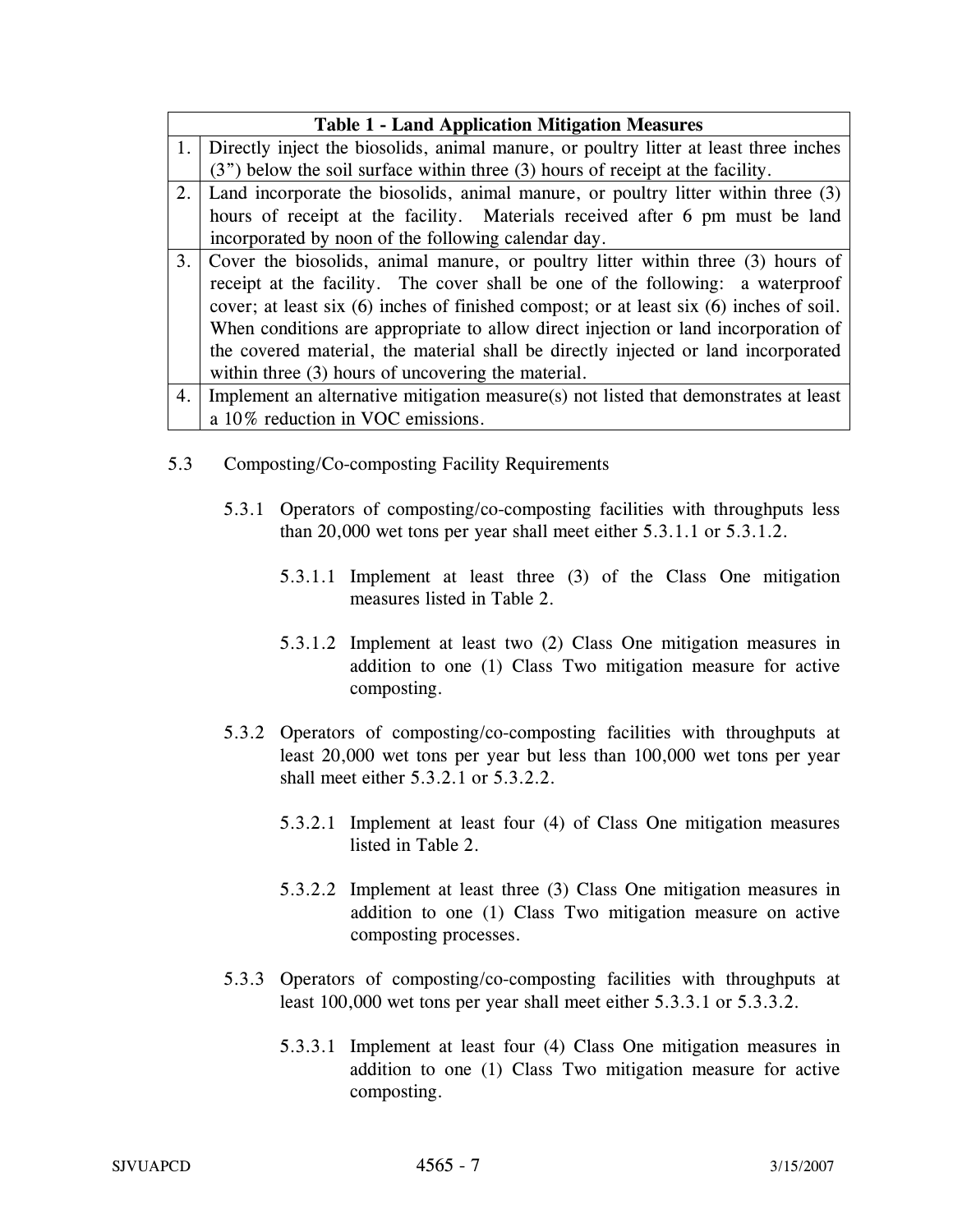5.3.3.2 Implement at least two (2) Class One mitigation measures, in addition to one (1) Class Two mitigation measure for active composting and one (1) Class Two mitigation measure for curing composting.

| Table 2 - Composting/Co-composting Facility Mitigation Measures |                                                                                   |  |
|-----------------------------------------------------------------|-----------------------------------------------------------------------------------|--|
| <b>Class One Mitigation Measures</b>                            |                                                                                   |  |
| 1.                                                              | Scrape or sweep, at least once a day, all areas where compostable material is     |  |
|                                                                 | mixed, screened, or stored such that no compostable material greater than one     |  |
|                                                                 | inch (1") in height is visible in the areas scraped or swept immediately after    |  |
|                                                                 | scraping or sweeping, except for compostable material in process piles or storage |  |
|                                                                 | piles.                                                                            |  |
| 2.                                                              | Maintain a minimum oxygen concentration of at least five percent $(5\%)$ , by     |  |
|                                                                 | volume, in the free air space of every active and curing compost pile.            |  |
| 3.                                                              | Maintain the moisture content of every active and curing compost pile between     |  |
|                                                                 | 40% and 70%, by weight.                                                           |  |
| 4.                                                              | Manage every active pile such that the initial carbon to nitrogen ratio of every  |  |
|                                                                 | pile is at least twenty $(20)$ to one $(1)$ .                                     |  |
| 5.                                                              | Cover all active compost piles within 3 hours of each turning with one of the     |  |
|                                                                 | following: a waterproof covering; at least six (6) inches of finished compost; or |  |
|                                                                 | at least six (6) inches of soil.                                                  |  |
| 6.                                                              | Cover all curing compost piles within 3 hours of each turning with one of the     |  |
|                                                                 | following: a waterproof covering; at least six (6) inches of finished compost; or |  |
|                                                                 | at least six $(6)$ inches of soil.                                                |  |
| 7.                                                              | Implement an alternative Class One mitigation measure(s) not listed above that    |  |
|                                                                 | demonstrates at least a 10% reduction, by weight, in VOC emissions.               |  |
| <b>Class Two Mitigation Measures</b>                            |                                                                                   |  |
| 8.                                                              | Conduct all active composting in aerated static pile(s) vented to a VOC emission  |  |
|                                                                 | control device with a VOC control efficiency of at least 80% by weight.           |  |
| 9.                                                              | Conduct all active composting in an in-vessel composting system vented to a       |  |
|                                                                 | VOC emission control device with a VOC control efficiency of at least 80% by      |  |
|                                                                 | weight.                                                                           |  |
| 10                                                              | Conduct all curing composting in aerated static pile(s) vented to a VOC emission  |  |
|                                                                 | control device with a VOC control efficiency of at least 80% by weight.           |  |
| 11                                                              | Conduct all curing composting in an in-vessel composting system vented to a       |  |
|                                                                 | VOC emission control device with a VOC control efficiency of at least 80% by      |  |
|                                                                 | weight.                                                                           |  |
| 12.                                                             | Implement an alternative Class Two mitigation measure(s) not listed above that    |  |
|                                                                 | demonstrates at least 80% reduction, by weight, in VOC emissions.                 |  |

5.3.4 Operators selecting oxygen concentration or moisture content as a mitigation measure shall test each active compost pile and each curing compost pile at least once each week using the applicable test methods in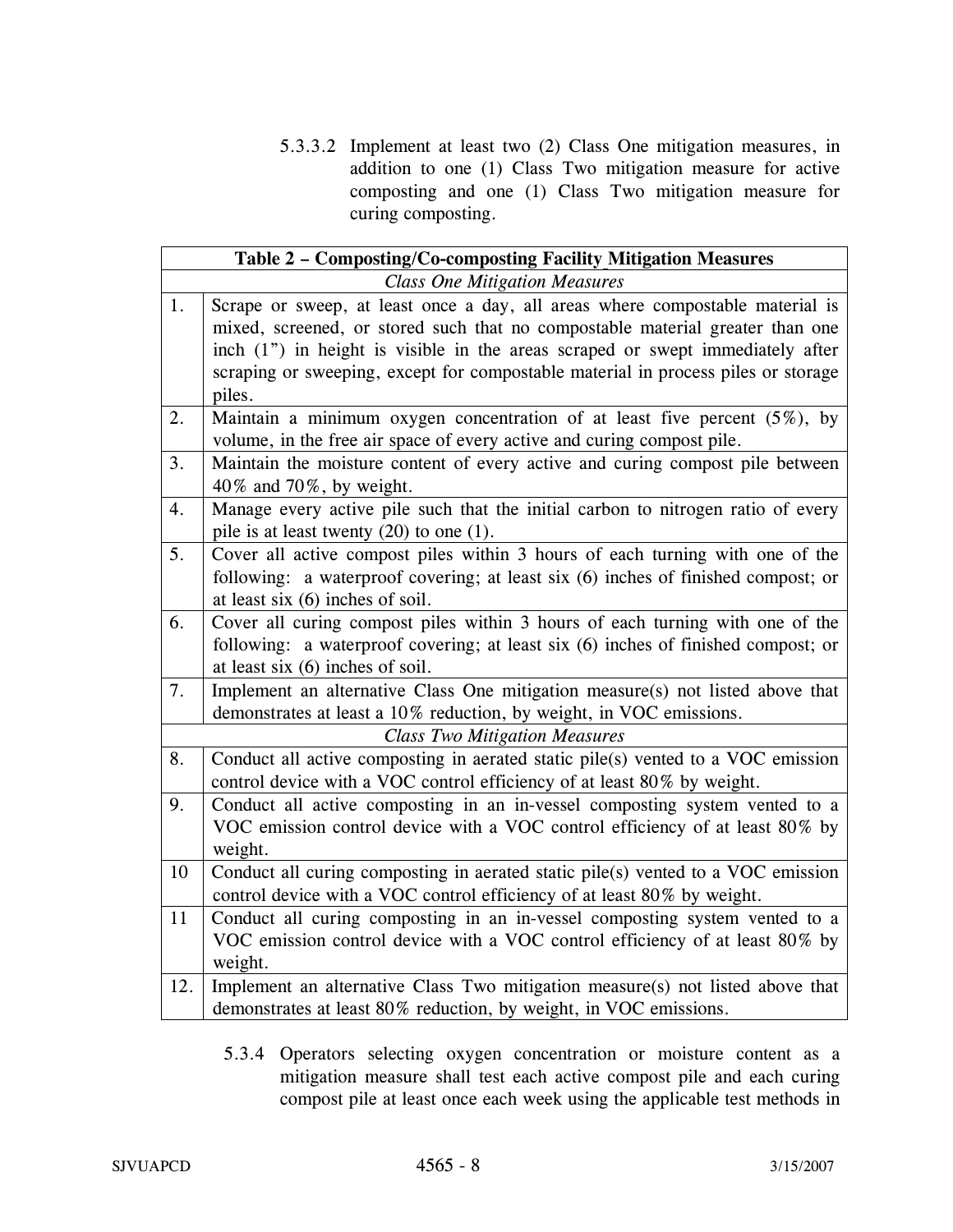Section 6.2.2, unless the APCO and EPA determine, based on the weekly test results, that a different testing frequency is warranted to ensure compliance.

- 5.3.5 For operators selecting initial carbon to nitrogen ratio as a mitigation measure shall test the material when it is prepared for active composting using the applicable test method in Section 6.2.2. Testing shall be done each day that materials are mixed. Samples shall be representative of the initial composition of the active compost pile.
- 5.3.6 If a tested parameter is found to be outside the applicable limits specified in Table 2, the operator shall take remedial action within 24 hours of discovery to bring pile characteristics within the specified limits.
- 5.4 VOCs from Aerated Static Piles and In-Vessel Systems
	- 5.4.1 In addition to the requirements of Section 5.3, an aerated static pile shall have no measurable increase (< 0.45 ppmv increase) over background levels of hydrocarbons within three feet of any surface of the aerated static pile.
	- 5.4.2 In addition to the requirements of Section 5.3, an in-vessel composting operation shall have no measurable increase (< 0.45 ppmv increase) over background levels of hydrocarbons outside the in-vessel enclosure, including any opening that occurs briefly for access or maintenance.
	- 5.4.3 An operator shall test for VOCs once each calendar quarter.
		- 5.4.3.1 The location and number of test points for aerated static pile composting system shall be determined using TMECC 02.01-B (Selection of Sampling Locations for Windrows and Piles).
		- 5.4.3.2 The openings of an in-vessel composting system shall be tested according to the test method specified in Section 6.2.3.2.
		- 5.4.3.3 The hydrocarbon analyzer shall meet the requirements specified in Section 6.2.4.2.
	- 5.4.4 In lieu of complying with the applicable requirements of Sections 5.4.1 or 5.4.2, an operator may monitor one or more alternative parameters. The operator must demonstrate, to the satisfaction of the APCO and EPA, that the alternative parameter(s) correlates to the composting system capturing as much of the VOC emissions as technologically practical.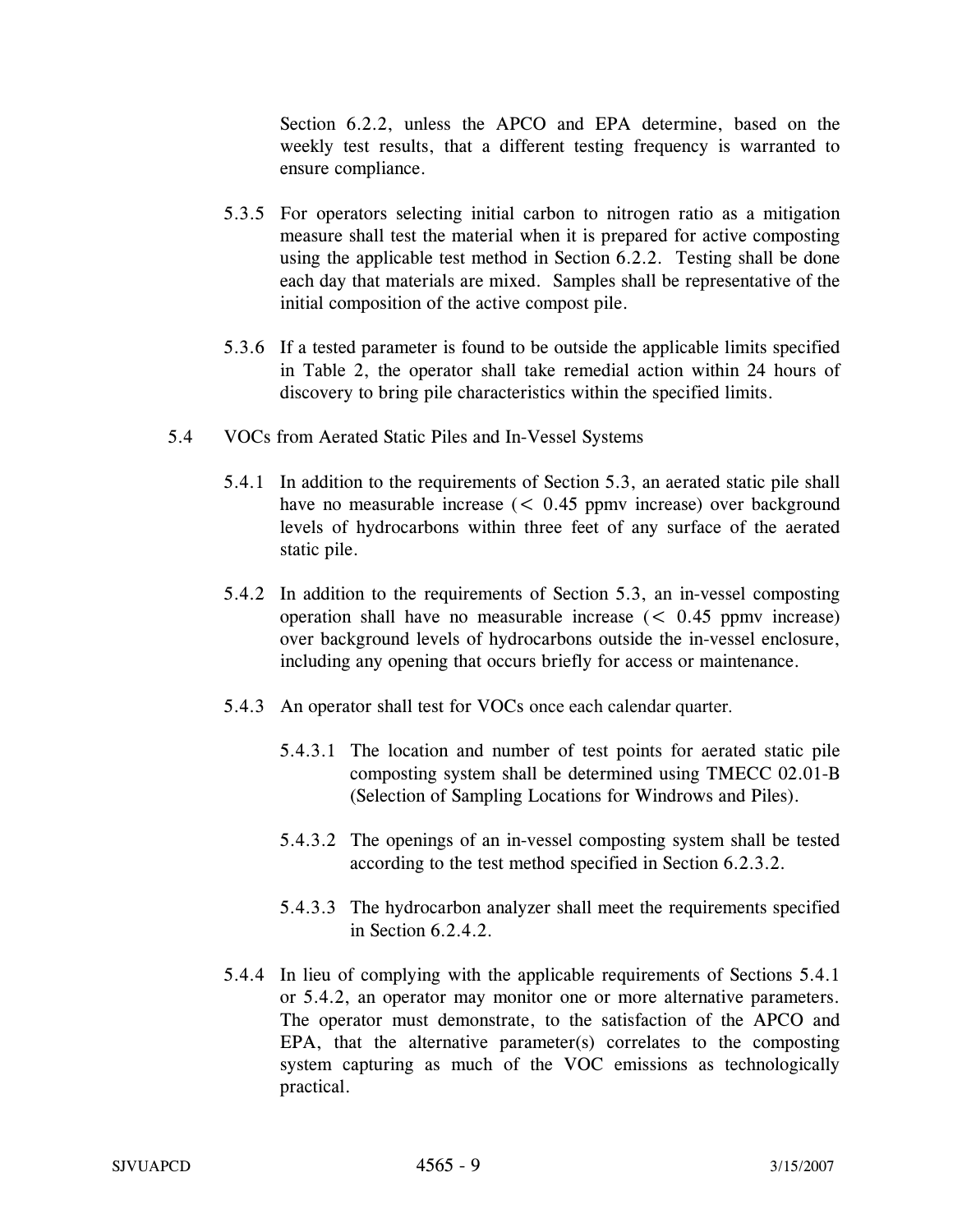- 5.4.5 In lieu of complying with the requirements of Section 5.4.3, an operator may use a different analyzer or test on a different schedule if the operator demonstrates, to the satisfaction of the APCO and EPA, that the alternate analyzer or alternate schedule is as indicative of system performance as the requirements Section 5.4.3.
- 5.5 Biofilter Requirements:
	- 5.5.1 In addition to complying with the applicable requirements of Section 5.3, an operator using a biofilter as a VOC emission control device shall maintain all biofilters at their facility in such a manner that each biofilter complies with the following conditions at all times when it is in operation:
		- 5.5.1.1 The biofilter media temperature is between 70 degrees Fahrenheit and 110 degrees Fahrenheit,
		- 5.5.1.2 The moisture content of the biofilter media is between 40.0% and 70.0% by weight.
		- 5.5.1.3 The pH of the biofilter media is between 6.5 and 8.0.
		- 5.5.1.4 Visual inspection The biofilter media is free of observable rodent burrows, cracks, and channeling. Weed coverage shall be less than 10% of the exposed surface of the biofilter.
	- 5.5.2 Biofilter Monitoring Schedule
		- 5.5.2.1 The biofilter media shall be tested for the following properties at least once per calendar month in five separate, evenly spaced locations throughout the biofilter: temperature, moisture, and pH.
		- 5.5.2.2 Visual inspection of biofilter media shall be performed at least once each week.
	- 5.5.3 In lieu of complying with the requirements of Section 5.5.1, an operator may be held to a different range of values or monitor alternative parameter(s) if the operator demonstrates, to the satisfaction of the APCO and EPA, that the range of values or alternate parameter(s) is as indicative of system performance as the applicable requirements Section 5.5.1. The alternate range of the parameters listed in 5.5.1 or alternate monitoring parameter can be demonstrated by a source test.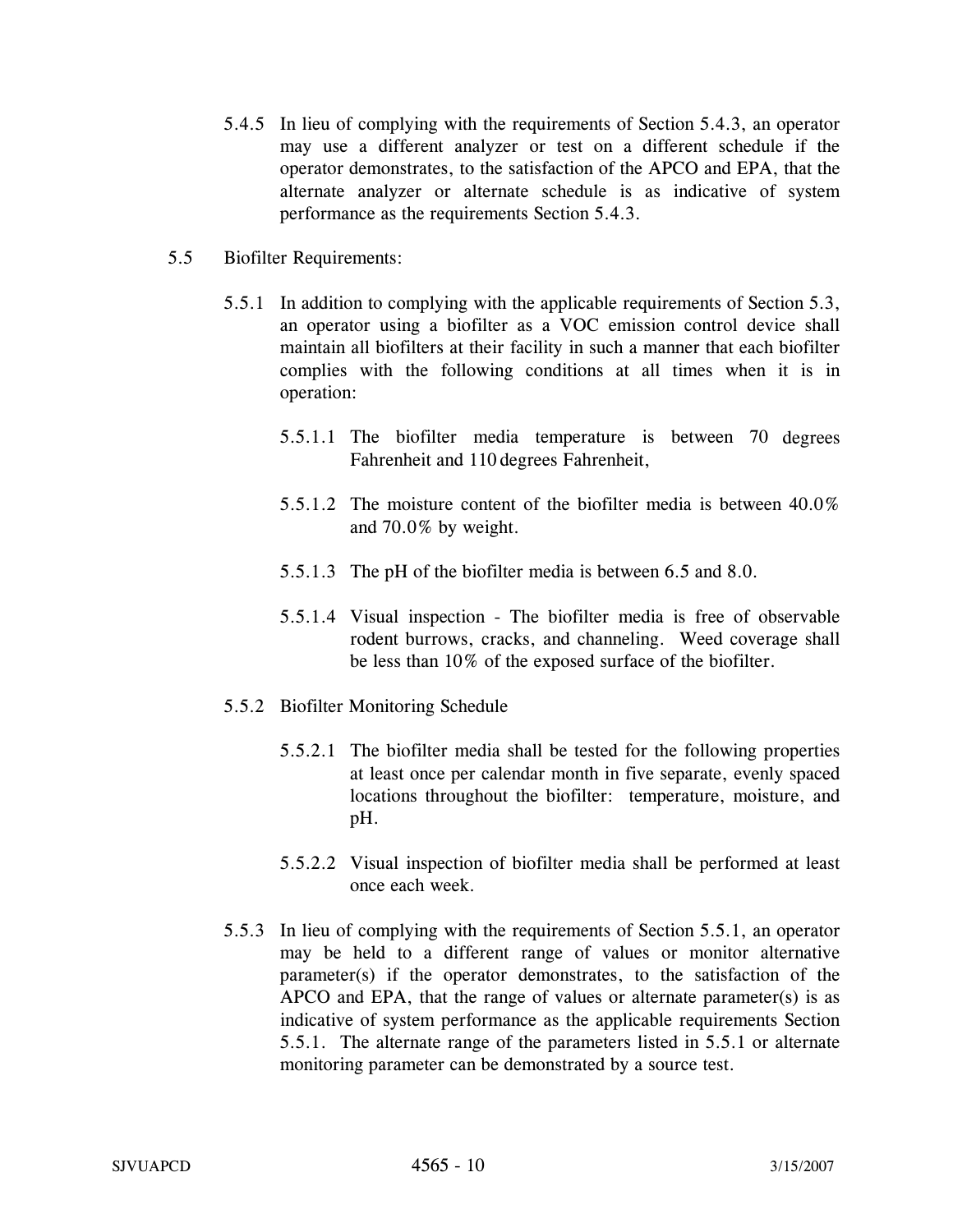- 5.5.4 In lieu of complying with the requirements of Section 5.5.2, an operator may monitor on a different schedule if the operator demonstrates, to the satisfaction of the APCO and EPA, that alternate schedule is as indicative of system performance as the schedule in Section 5.5.2.
- 5.5.5 An operator using approved alternative parameter(s) from Section 5.5.3 shall also demonstrate the monitoring frequency for the alternative parameter(s) as indicated in Section 5.5.4 is adequate to ensure rule compliance.
- 5.6 Non-Biofilter VOC Emission Control Device Requirements
	- 5.6.1 In addition to the applicable requirements of Sections 5.3 and 5.4, an operator using a VOC emission control device that is not a biofilter shall monitor key system operating parameters that demonstrate continuous operation and compliance of the VOC emission control device during composting operations. Examples of key system operating parameters include, but are not limited to, temperatures, pressures, and flow rates.
	- 5.6.2 In addition to the applicable requirements of Sections 5.3 and 5.4, operators using a VOC emission control device that is not a biofilter shall operate and maintain the VOC emission control device in accordance with the manufacturer's recommendations and any additional operating and maintenance standards determined necessary by the APCO, ARB, and EPA to ensure proper operation of the VOC control device.
- 5.7 Source Testing Requirements for VOC Emission Control Device
	- 5.7.1 The VOC emission control device (biofilter or non-biofilter) shall be tested for VOC control efficiency within ninety days of installation and every two years thereafter. VOC emission control devices with an active Permit-to-Operate on March 15, 2007 shall be tested for VOC control efficiency on or before September 30, 2007, and every two years thereafter.
	- 5.7.2 The source test must be conducted under representative operating conditions with respect to seasonal conditions, compost composition, process throughput, processing of materials, and pile geometries.
	- 5.7.3 An operator of a biofilter may request a longer time between installation and source test if the operator shows, to the satisfaction of the APCO and EPA, that a longer time is necessary. In no case shall the time between installation and the source test be greater than six (6) months.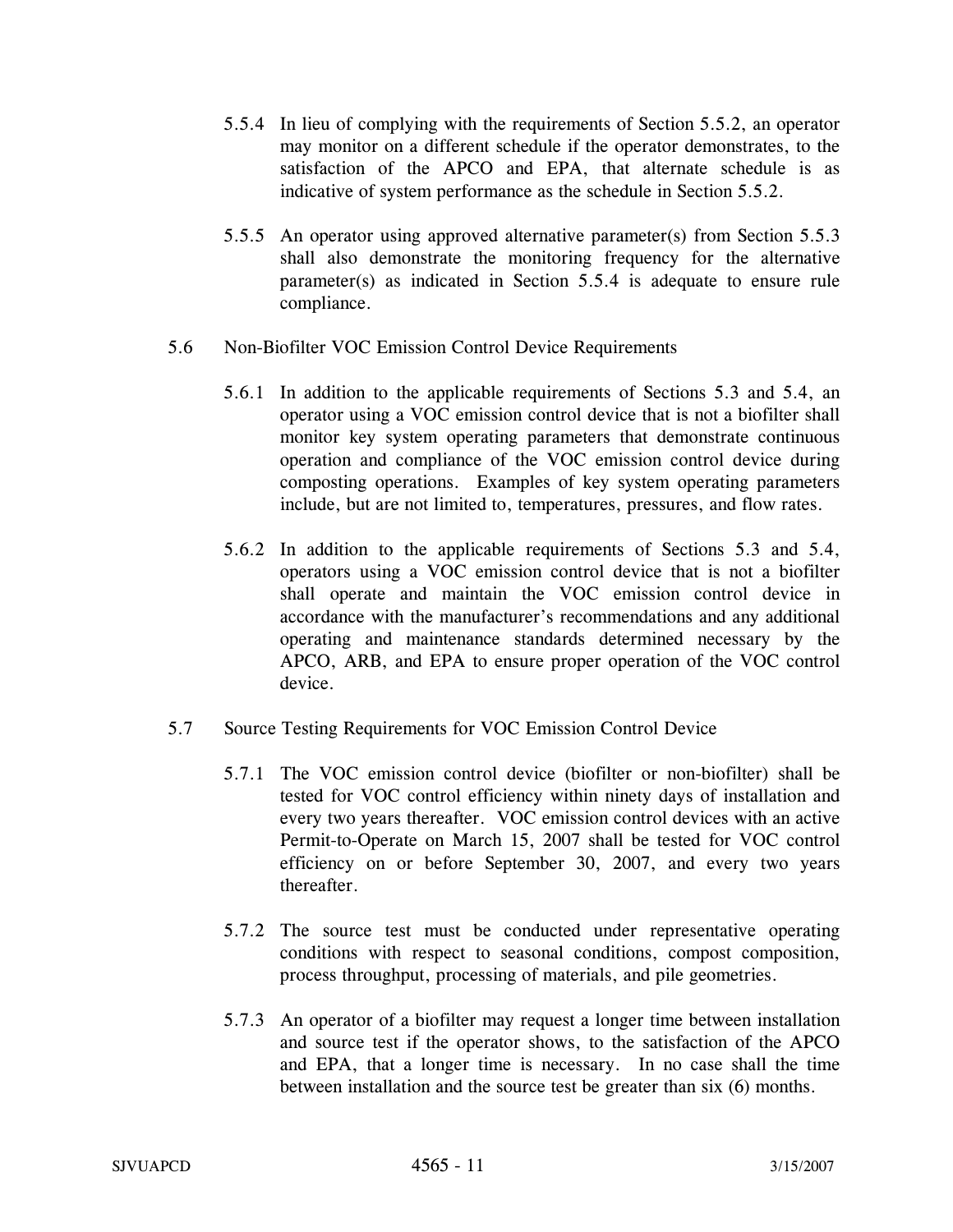#### 6.0 Administrative Requirements

#### 6.1 Recordkeeping

- 6.1.1 Exempt Operations Records
	- 6.1.1.1 Operators claiming exemption under Section 4.0 shall maintain records to demonstrate that the operation meets all of the conditions of the claimed exemption.
	- 6.1.1.2 Except for throughput records, records documenting claim of exemption shall be retained until two years after loss of exemption.
	- 6.1.1.3 Throughput records demonstrating claim of exemption shall be retained according to Section 6.1.8.
- 6.1.2 Landfill Records

An operator subject to this rule that landfills biosolids, animal manure, or poultry litter shall maintain an operations log. In the operations log, the operator shall record the following information on a daily basis:

- 6.1.2.1 The time at which the biosolids, animal manure, or poultry litter arrives on site; and
- 6.1.2.2 The quantity of biosolids, animal manure, or poultry litter received; and
- 6.1.2.3 The time at which the received material is completely covered as described in the mitigation measures or the time at which the alternate mitigation measure is in place.
- 6.1.3 Land Application Records

An operator subject to this rule that land applies any combination of biosolids, animal manure, or poultry litter shall maintain an operations log. In the operations log, the operator shall record the following information on a daily basis:

- 6.1.3.1 The time at which the biosolids, animal manure, or poultry litter arrives on site; and
- 6.1.3.2 The quantity of biosolids, animal manure, or poultry litter received; and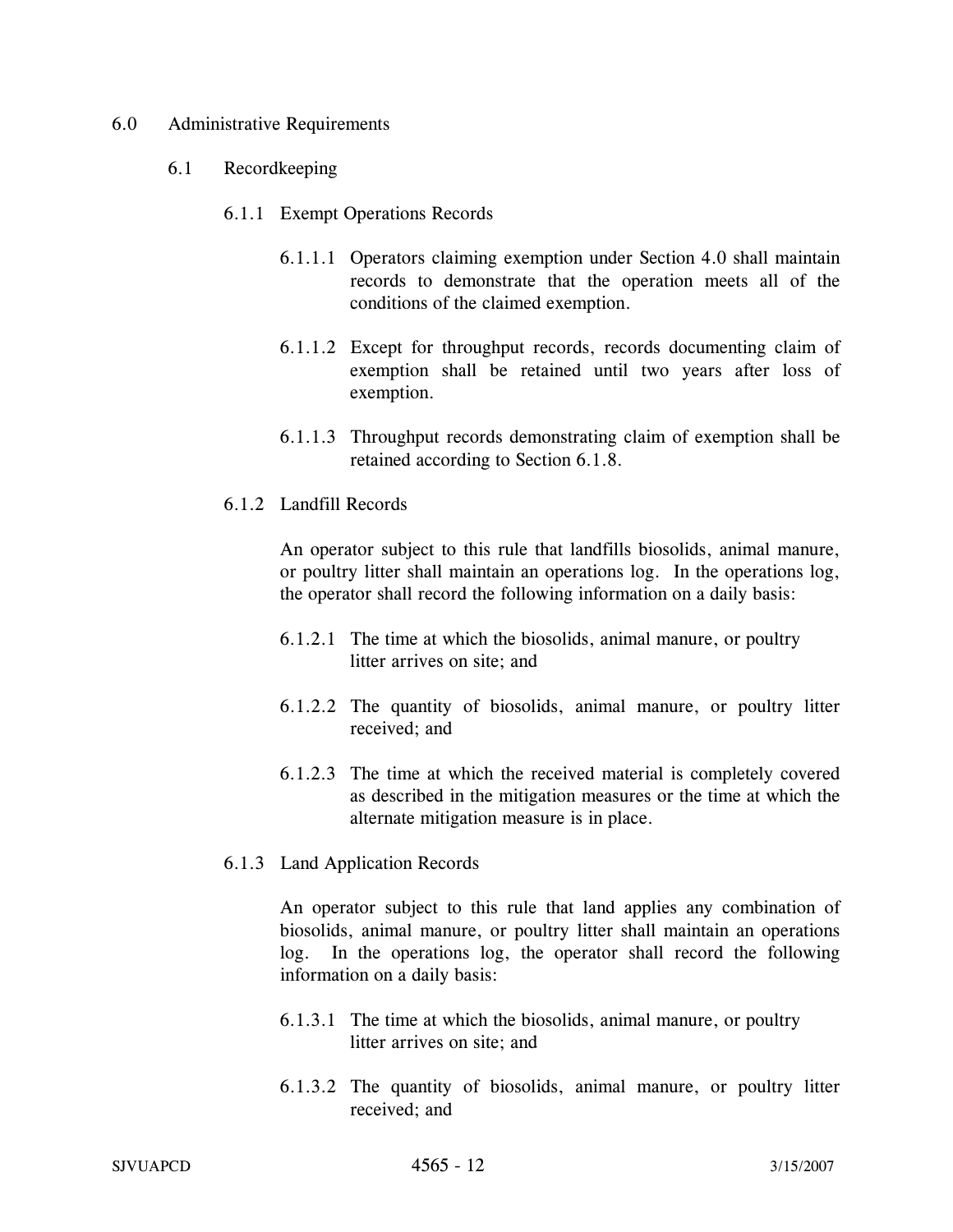6.1.3.3 Other information necessary to determine compliance with the selected mitigation measures.

#### 6.1.4 Composting Facility Records

An operator of a composting facility subject to this rule shall keep the following records:

6.1.4.1 Throughput Records

On a daily basis, an operator shall record the quantity of materials received that would be used in the compost/cocompost operation. These materials include, but are not limited to, material that may be recovered from the composting process for reuse in another batch of compostable material; biosolids; animal manure; poultry litter; and green waste.

6.1.4.2 Class One Mitigation Measure Records

An operator shall keep records that demonstrate that the facility meets the Class One mitigation measures selected for the facility each day that a mitigation measure is performed. For operators using an approved alternative Class One mitigation measure, the operator shall keep records for the alternative mitigation measure each day the alternative mitigation measure is performed.

6.1.4.3 Class Two Mitigation Measure Records

An operator shall keep records according to 6.1.5 through 6.1.7, as applicable, for the composting operations subject to Class Two mitigation measures.

6.1.5 VOC Inspection Records

The operator shall maintain an inspection logbook. The following information shall be contained in the logbook:

- 6.1.5.1 The date of the VOC inspection.
- 6.1.5.2 The reading of the portable hydrocarbon analyzer in ppmv for each inspection location.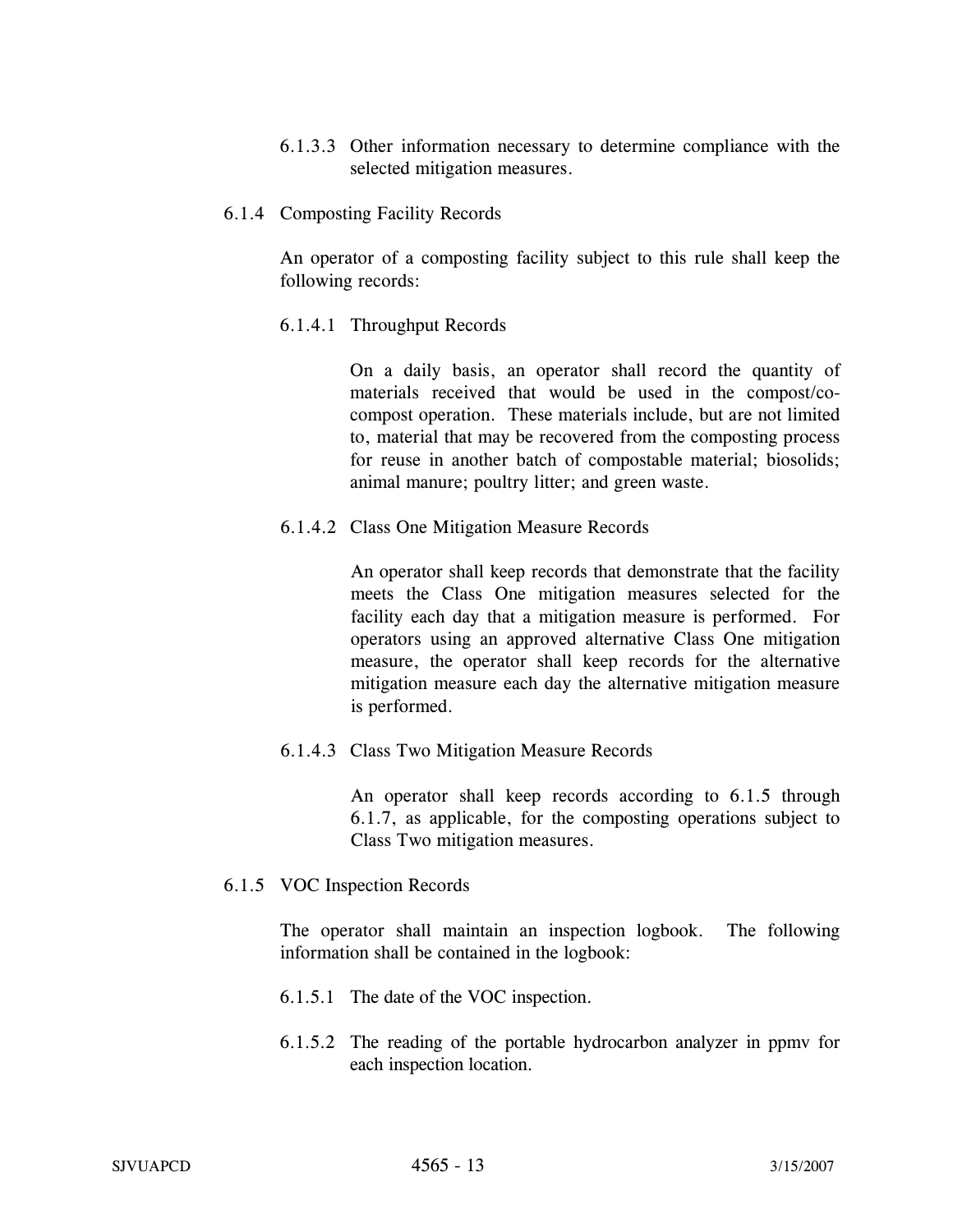- 6.1.5.3 If an alternate parameter is monitored, list the parameter monitored and record the level of the alternate parameter for each inspection location.
- 6.1.6 Biofilter Records

In addition to the records required in Section 6.1.4, an operator using a biofilter as a VOC emission control device shall keep records with the following information:

- 6.1.6.1 Date of biofilter monitoring.
- 6.1.6.2 The parameter monitored and the test results for the parameter monitored.
- 6.1.6.3 If an alternate parameter is monitored, list the parameter monitored and record the level of the alternate parameter for each location.
- 6.1.7 Non-Biofilter VOC Emission Control Device Records
	- 6.1.7.1 An operator using a VOC emission control system that is not a biofilter as a means of complying with this rule shall maintain daily records of key system operating parameters which will demonstrate continuous operation and compliance of the VOC emission control system during composting operations. Examples of key system operation parameters include, but are not limited to, temperature, pressure, and flow rates.
	- 6.1.7.2 An operator using a VOC emission control device that is not a biofilter shall keep records describing all maintenance work on the VOC emission control system.
- 6.1.8 Records Retention

Unless otherwise specified in this section, the operator shall retain the applicable records specified in this section on-site for a period of five years, make the records available on-site during normal business hours to the APCO, ARB, or EPA, and submit the records to the APCO, ARB, or EPA upon request.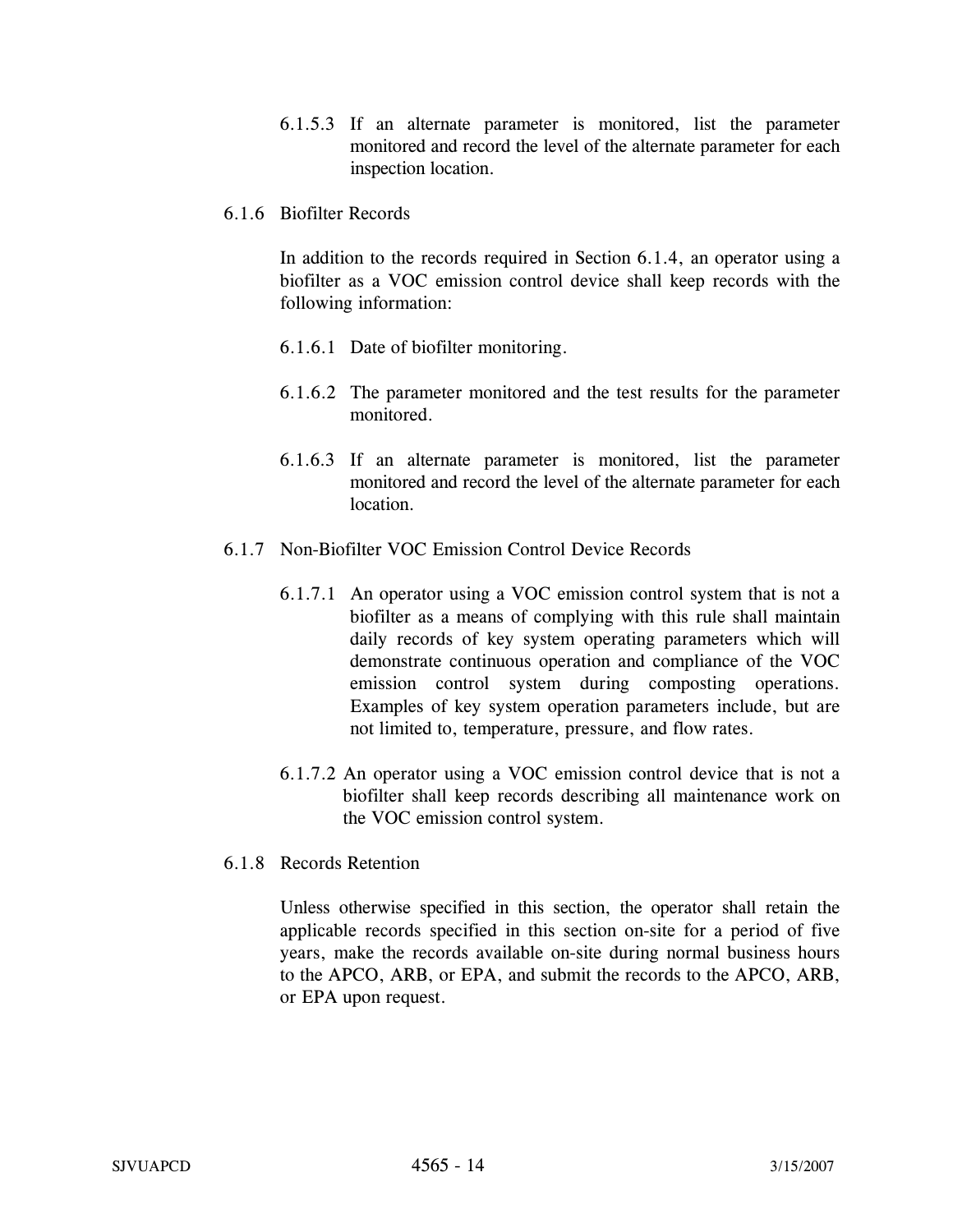#### 6.2 Test Methods

6.2.1 Compost Maturity/Stability

Any of the following test methods:

- 6.2.1.1 TMECC Method 05-08-B (Carbon Dioxide Evolution Rate); or
- 6.2.1.2 TMECC Method 05-08-E (Solvita Maturity Test®).
- 6.2.2 Composting Facility Class One Mitigation Measure Test Methods
	- 6.2.2.1 Oxygen Concentration TMECC Method 05.08-C (In-Situ Oxygen Refresh Rate)
	- 6.2.2.2 Moisture Content TMECC Method 03.09 (Total Solids and Moisture at  $70 \pm 5$  degrees Centigrade)
	- 6.2.2.3 Carbon to Nitrogen Ratio TMECC Method 05.02-A (Carbon to Nitrogen Ratio)
- 6.2.3 Composting Facility Class Two Mitigation Measure Test Methods
	- 6.2.3.1 Biofilter Control Efficiency

The control efficiency of a biofilter shall be determined using SCAQMD Method 25.3 (Determination of Low Concentration Non-Methane Non-Ethane Organic Compound Emissions from Clean Fueled Combustion Sources). The SCAQMD Method 25.3 apparatus should be connected to sample directly inside the flux chamber or duct as applicable. Compost emissions are considered as water-soluble sources where the 50 ppm applicability limit of Method 25.3 does not apply. Samples from more than one location may be combined (composited) per SCAQMD Rule 1133.2 Attachment A Section 8.

6.2.3.2 VOC Emission Control Device (Non-Biofilter) Control Efficiency

> The control efficiency of a VOC emission control system shall be determined using EPA Methods 2, 2A, or 2D for measuring flow rates and EPA Methods 25, 25A, or 25B for measuring total gaseous organic concentrations at the inlet and outlet of the control device. EPA Method 18 or ARB Method 422 shall be used to determine the emissions of exempt compounds.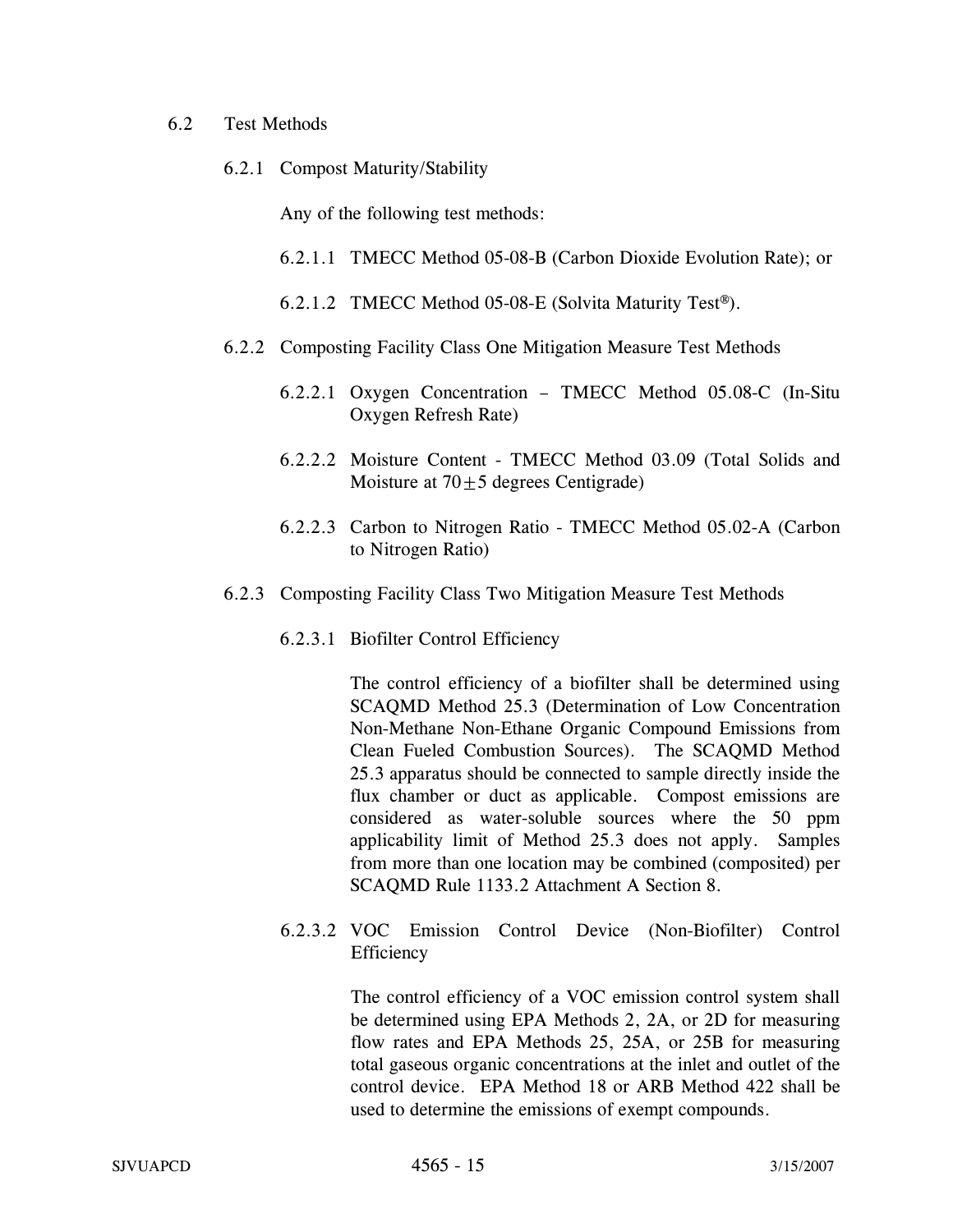- 6.2.4 VOC Test Method
	- 6.2.4.1 Test Method EPA Method 21 (VOC Leaks)
	- 6.2.4.2 Hydrocarbon Analyzer The portable hydrocarbon analyzer shall be:
		- 6.2.4.2.1 A flame ionization detector.
		- 6.2.4.2.2 Operated per manufacturer's instructions.
		- 6.3.4.2.3 Calibrated with certified zero and 10 ppmv methane standards.
- 6.2.5 Biofilter Test Methods
	- 6.2.5.1 Temperature EPA Method 170.1 (Temperature Thermometric)
	- 6.2.5.2 Moisture Content TMECC Method 03.09 (Total Solids and Moisture at  $70 \pm 5$  degrees Centigrade)
	- 6.2.5.3 Media pH TMECC Method 04.11-A (1:5 Slurry pH)
	- 6.2.5.4 VOC EPA Method 21 (VOC Leaks)
	- 6.2.5.5 Hydrocarbon Analyzer for VOCs The portable hydrocarbon analyzer shall be:
		- 6.2.5.5.1 A flame ionization detector.
		- 6.2.5.5.2 Operated per manufacturer's instructions.
		- 6.3.5.5.3 Calibrated with certified zero and 10 ppmv methane standards.
- 6.2.6 Alternative Test Methods

An operator may use an alternative test method to those listed in Sections 6.2.1 through 6.2.5 for which written approval of the APCO and EPA has been obtained.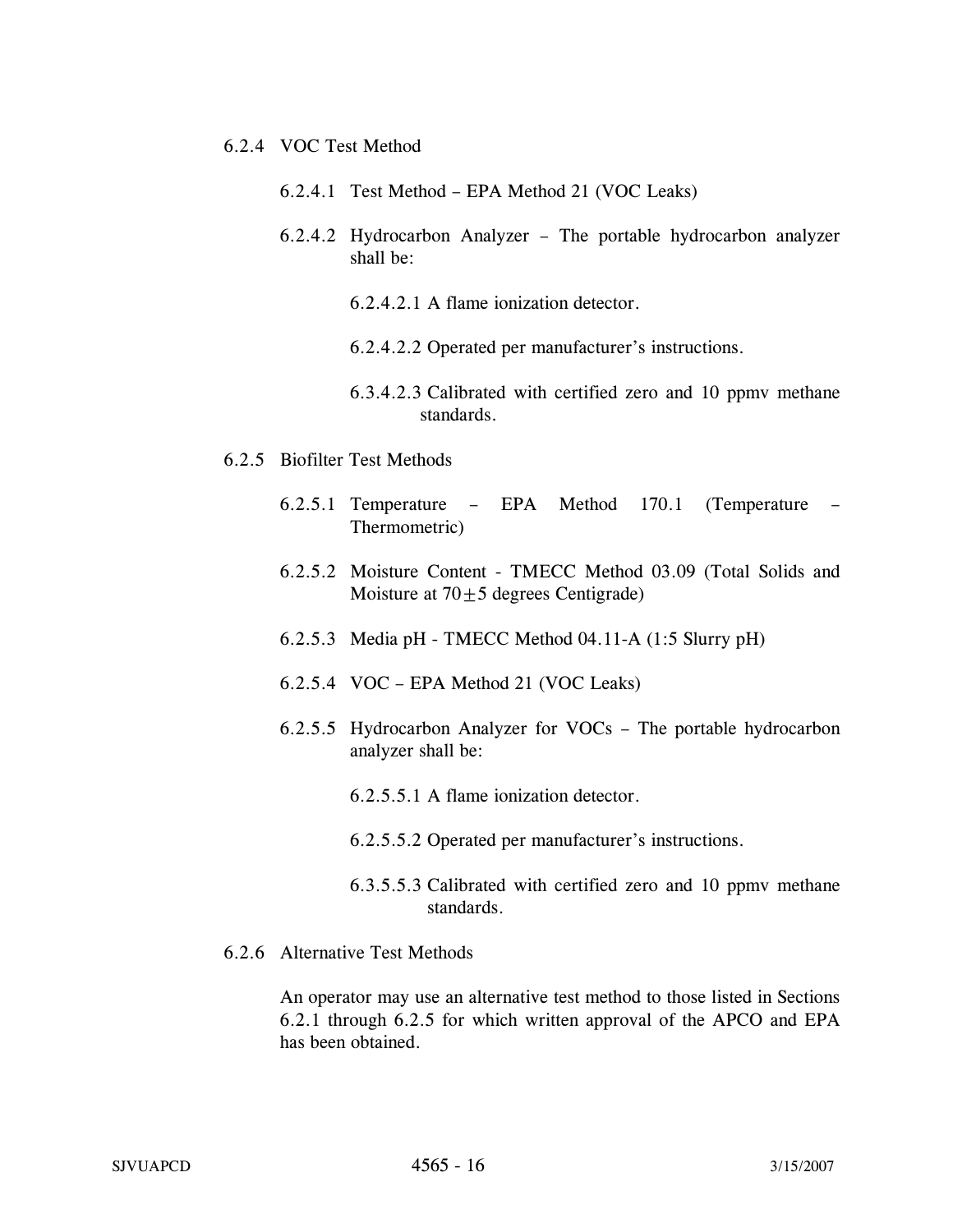## 6.2.7 Multiple Test Methods

When more than one test method or set of test methods is specified for any testing, a violation of any requirement of this rule established by any one of the specified test methods or set of test methods shall constitute a violation of this rule.

## 6.3 Alternative Mitigation Measures Compliance Plan

- 6.3.1 A compliance plan for alternative mitigation measures shall contain the following elements:
	- 6.3.1.1 The name(s), address(es) and telephone number(s) of person(s) responsible for the preparation, submittal, and implementation of the compliance plan;
	- 6.3.1.2 The name, address, and telephone number(s) of the facility for which the compliance plan is being prepared;
	- 6.3.1.3 A description and process diagram of the operation;
	- 6.3.1.4 A complete description of the control method(s) that will be used in place of a listed mitigation method;
	- 6.3.1.5 All data, calculations methodology, calculations, records, manufacturer specifications, and all other information necessary to determine that proposed mitigation measure will achieve the required emission reductions;
	- 6.3.1.6 Methodology and calculations establishing the daily and annual VOC emissions or projected VOC emissions. Unless the operator establishes an operation-specific baseline emission factor per Section 6.3.1.7, an emission factor of 1.78 pounds VOC emissions per wet ton of material shall be used;
	- 6.3.1.7 If applicable, a source test protocol developed in accordance with the requirements of Section 6.2.2, to establish operationspecific baseline emission factors;
	- 6.3.1.8 A source testing protocol developed in accordance with the requirements of Section 6.2.2 to demonstrate compliance with the emission reductions proposed;
	- 6.3.1.9 An identification of all equipment needing permits to construct and operate.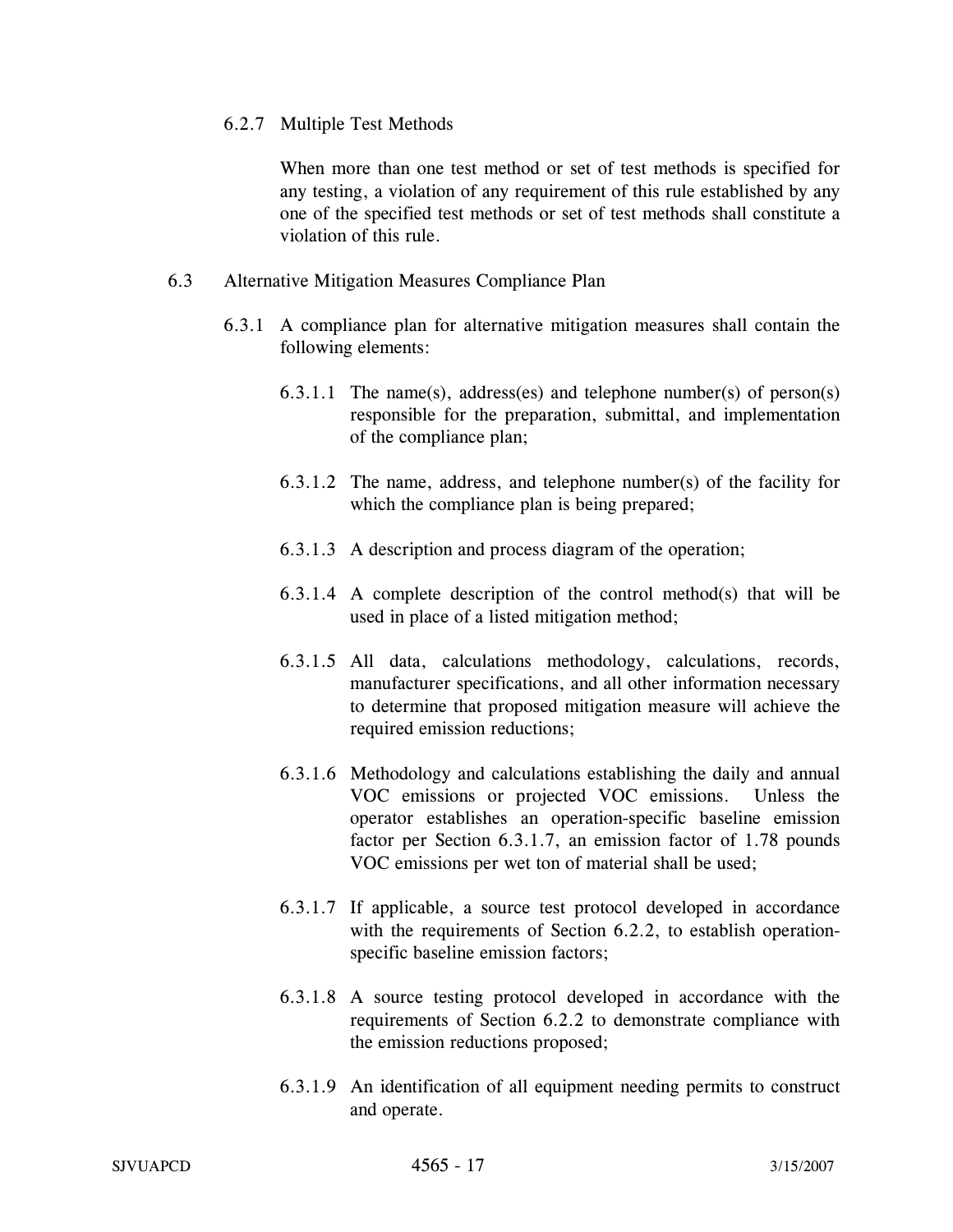- 6.3.2 In evaluating the compliance plan, the APCO and EPA may require tests and sampling, as necessary, to determine the adequacy of the compliance plan and the likelihood of compliance with the emission reduction requirements.
- 6.3.3 The APCO and EPA may approve operation-specific baseline emissions factors provided the baseline emissions factors are substantiated with source test data obtained in accordance with Section 6.2 of this rule and the material and mixtures of materials is representative of normal operations.
- 6.3.4 The APCO and EPA shall provide interim approval of the compliance plan provided the operator submits all of the information required under Section 6.3.1 and the APCO and EPA verifies that, by design, the compliance plan will reduce emissions similar to or greater than listed mitigation measures.
- 6.3.5 Following the interim approval of the compliance plan, the APCO and EPA shall approve the compliance plan provided the operator submits, no later than 180 days after the effective date of compliance, a certification of the compliance report that includes all source test data, and the APCO and EPA verifies that the emissions from the mitigation measure meets the emission reduction limits.
- 6.3.6 The APCO and EPA may impose conditions necessary to ensure that the operation complies with the compliance plan and all applicable District rules.
- 6.3.7 The APCO and EPA may require the operator to maintain records consistent with the compliance plan necessary to demonstrate compliance with the compliance plan.
- 6.3.8 Compliance with the provision of the approved proposal does not exempt an operator from complying with the requirements of the California Health and Safety Code or any other District rule.

### 7.0 Compliance Schedule

7.1 Landfill Operations

On and after March 15, 2008, all landfill operations shall be in full compliance with all applicable rule requirements.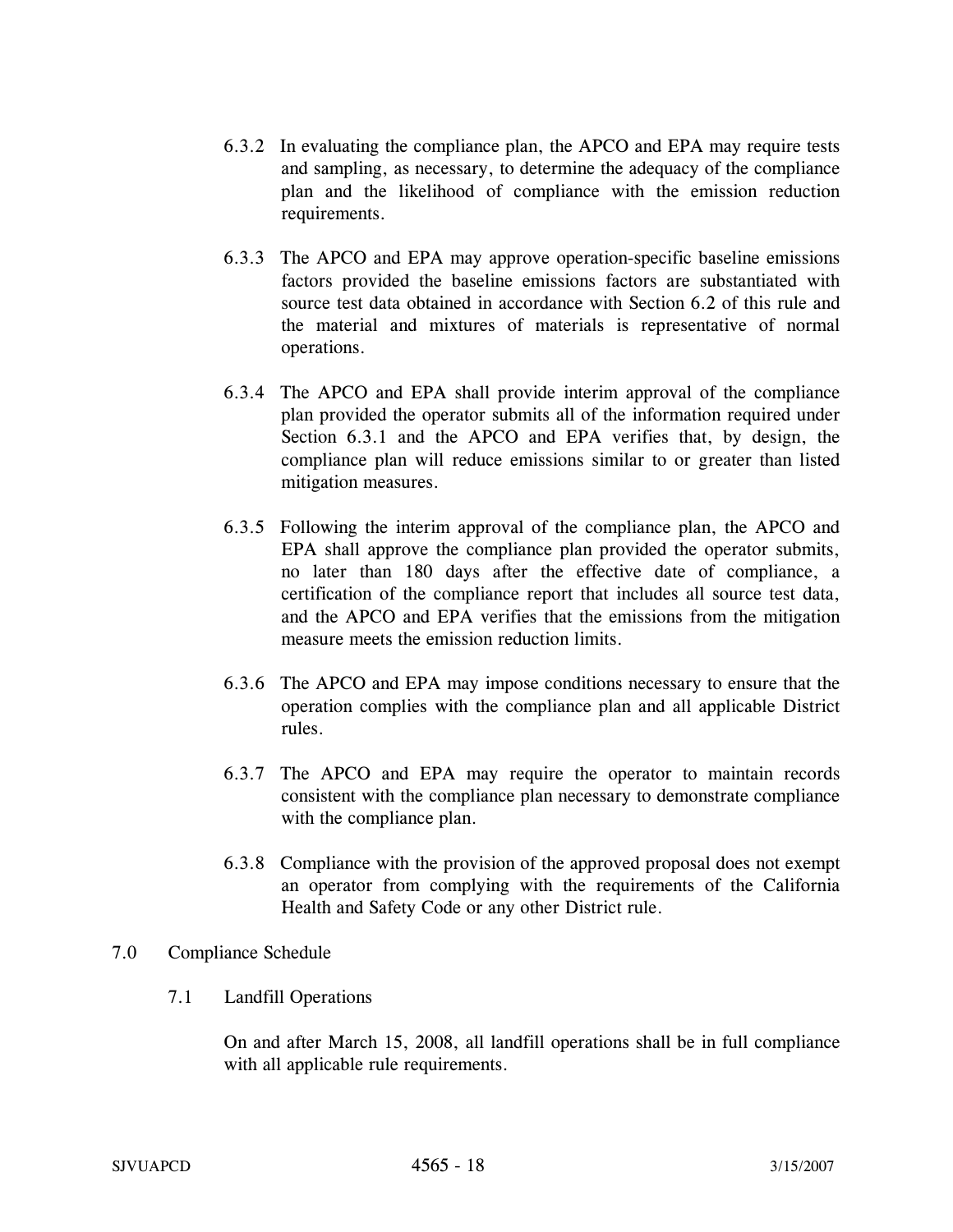- 7.2 Land Application Operations
	- 7.2.1 On and after March 15, 2008, all land application operations with usage of biosolids, animal manure, or poultry litter totaling 100,000 wet tons per year or less shall be in full compliance with all applicable rule requirements.
	- 7.2.2 On and after September 15, 2008, all land application operations with usage of biosolids, animal manure, or poultry litter totaling more than 100,000 wet tons per year shall be in full compliance with all applicable rule requirements.
- 7.3 Composting/Co-composting Operations
	- 7.3.1 On and after September 15, 2008, operators of compost/co-compost facilities with throughputs less than 100,000 wet tons per year shall be in full compliance with all applicable rule requirements.
	- 7.3.2 On and after March 15, 2010, operators of compost/co-compost facilities with throughput of at least 100,000 wet tons per year shall be in full compliance with all applicable rule requirements.
- 7.4 Operators of compost/co-composting facilities with throughput of at least 100,000 wet tons per year planning to convert composting/co-composting operations to energy generation operations shall comply with Sections 7.4.1 through 7.4.4. For purposes of this compliance schedule, energy generation operations are those operations that use biosolids, animal manure, or poultry litter as fuel for equipment to generate electricity.
	- 7.4.1 On or before March 15, 2008, the operator shall file an Authority to Construct (ATC) application and an "Emission Control Plan" containing information to support the extended compliance schedule, including, but not limited to, the following:
		- 7.4.1.1 All data, calculations methodology, calculations, records, manufacturer specifications, and all other information necessary to determine the percent of composting/co-composting operations converted to energy generation. The percent of composting operations converted shall be calculated using the following equation.

% converted = 
$$
\frac{(\text{W_{energy}})}{(\text{W_{current}})}
$$
 X 100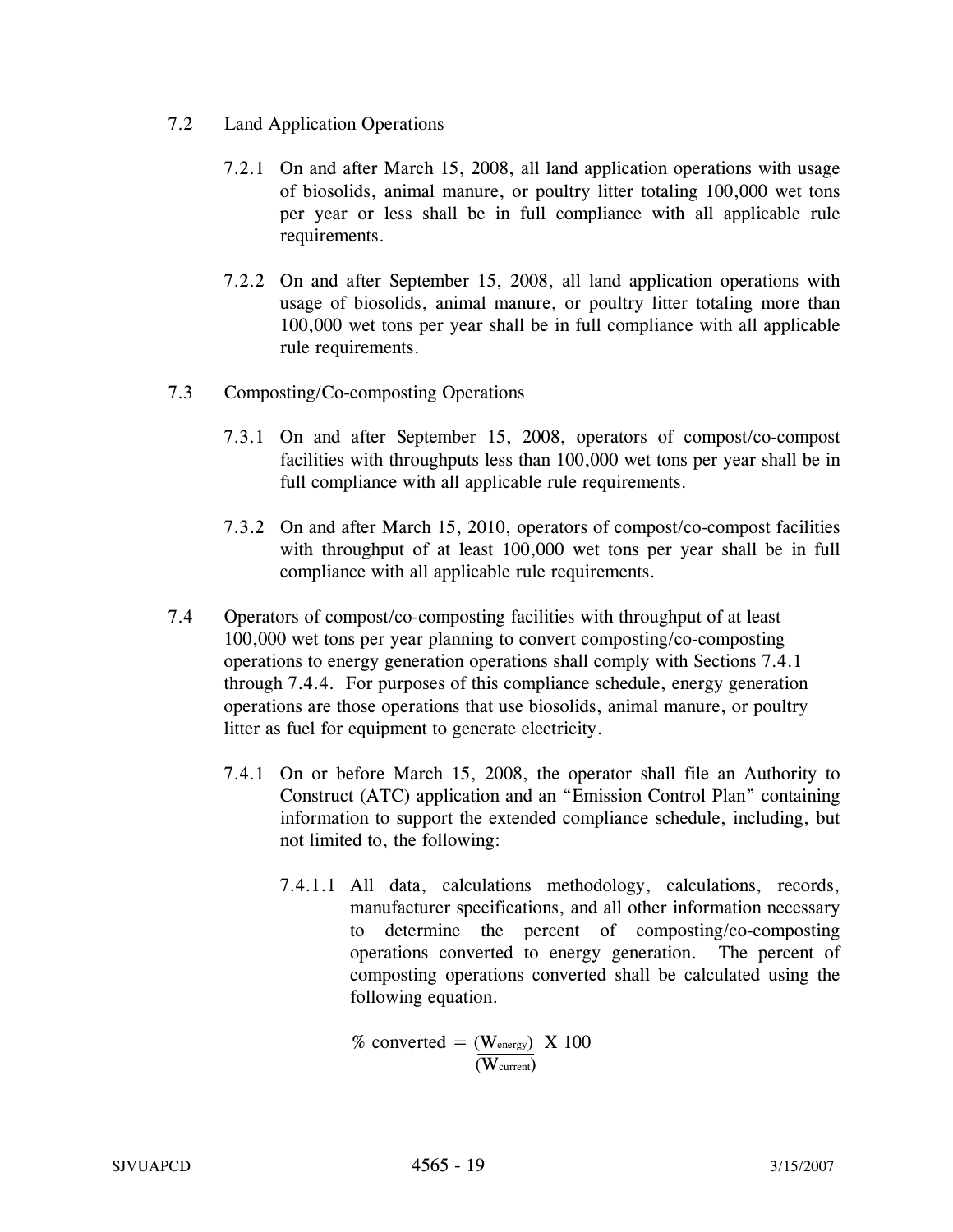#### Where

- $%$  converted = the estimated percent of current compost/cocompost operations that would be converted to energy generation operations (%)
- $W_{\text{energy}}$  = the estimated throughput of biosolids, animal manure or poultry litter and other materials used in energy generation operations (wet tons/year)
- $W<sub>current</sub>$  = the highest recorded annual throughput based on the calendar years 2002 through 2006 (wet tons/year)
- 7.4.1.2 All data, calculations methodology, calculations, records, manufacturer specifications, and all other information necessary to determine that the proposed energy generation operation will achieve VOC emission reductions of at least 96% by weight compared to the uncontrolled emissions from composting/cocomposting;
- 7.4.1.3 Methodology and calculations establishing the daily and annual VOC emissions or projected VOC emissions;
- 7.4.1.4 If applicable, a source test protocol developed in accordance with the requirements of Section 6.2.2, to establish operationspecific baseline emission factors.
- 7.4.1.5 A source testing protocol developed in accordance with the requirements of Section 6.2.2 to demonstrate compliance with the emission reductions proposed.
- 7.4.1.6 A demonstration, subject to approval by the APCO and EPA, that the energy generation project will reduce VOC emissions by at least 96% by weight compared to the uncontrolled emissions from composting/co-composting. The project shall demonstrate a net air quality benefit with respect to particulate matter and ozone formation, after accounting for any increases in oxides of nitrogen (NOx) emissions from the project.
- 7.4.2 If the percent converted to energy generation operations in Section 7.4.1.1 is less than 100%, the unconverted composting/co-composting operations shall be in compliance with all provisions of the rule by the compliance schedule in Section 7.3.1 or Section 7.3.2, as appropriate; and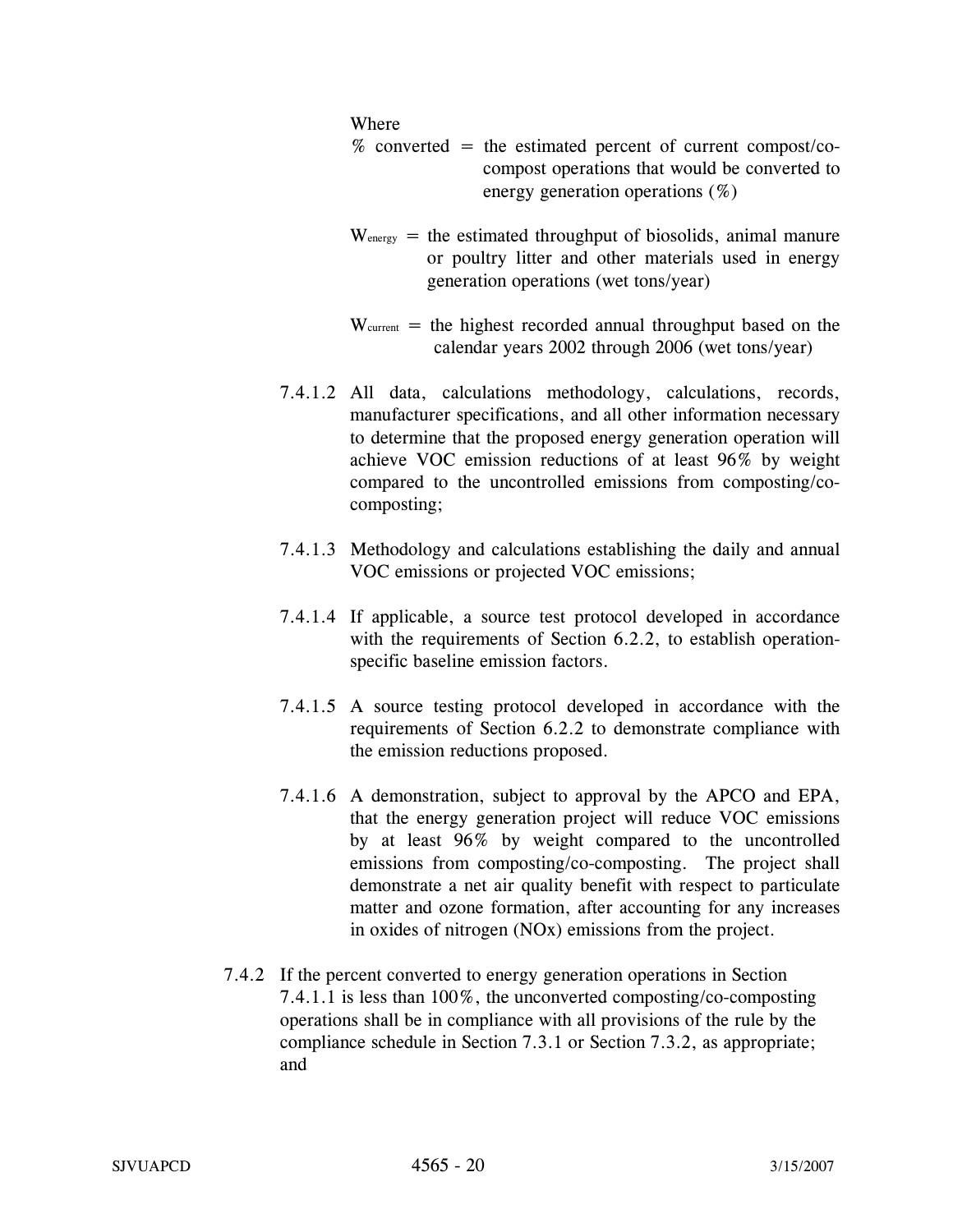- 7.4.3 On and after September 15, 2008, the operator shall implement four (4) Class One mitigation measures from Table 2 for all compost/co-compost operations that would be converted to energy generation operations. These mitigation measures shall remain in place until 7.4.4 is implemented or the compost/co-compost operations are converted to energy generation operations, whichever comes first; and
- 7.4.4 On and after September 15, 2012, the operator shall implement three Class One mitigation measures and operated in-vessel composting systems, for both the active and curing phases of composting of all composting/co-composting operations, at the facility, that were originally planned for conversion to energy generation operations but that have not been converted. The in-vessel systems shall be vented to a VOC control system with a control efficiency of at least 90% by weight and complies with Section 5.4 of this rule.
- 7.4.5 Compliance with the provision of the approved proposal does not exempt an operator from complying with the requirements of the California Health and Safety Code or any other District rule.